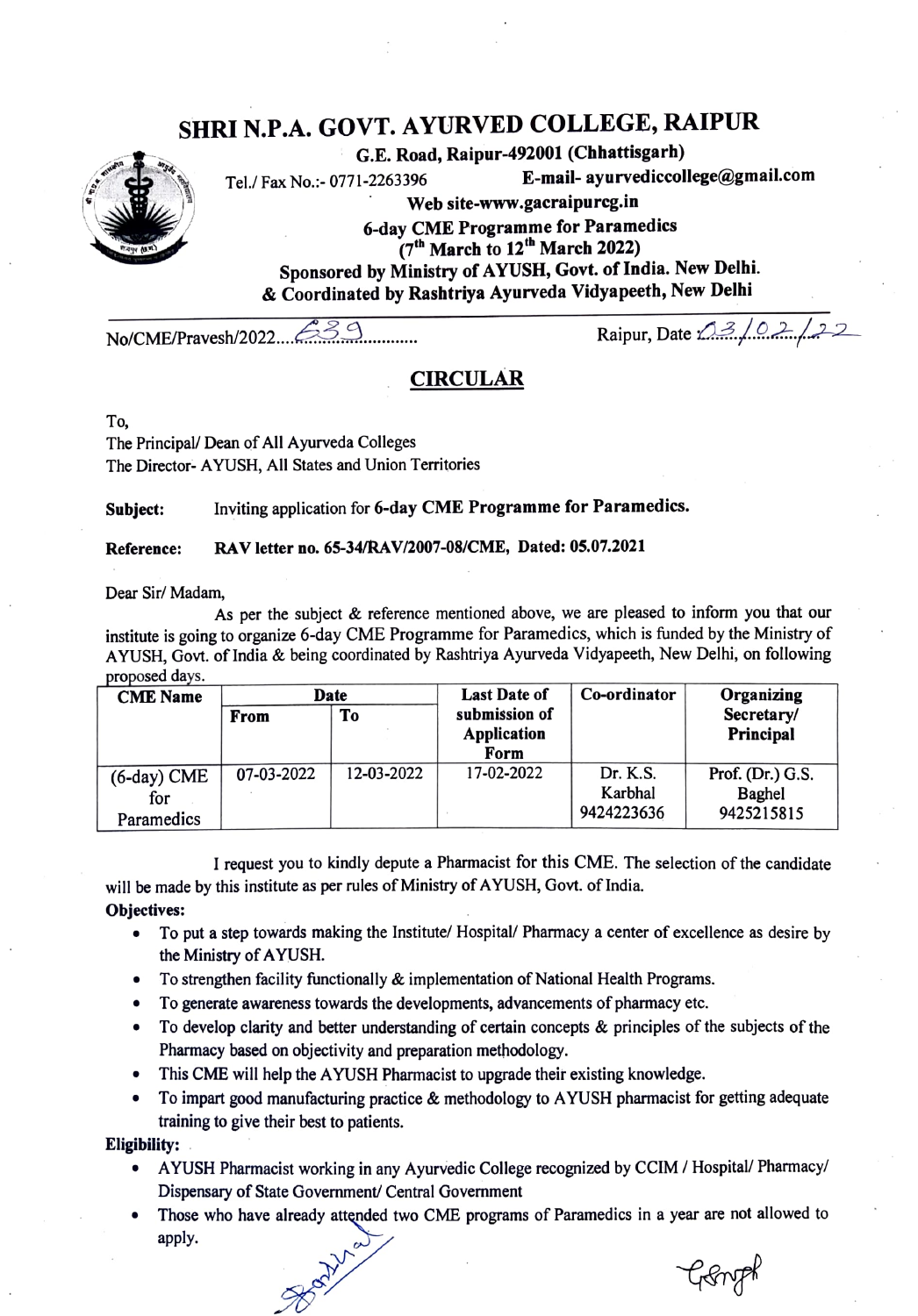#### Maximum Number of Participants: 30

Duration:

06-days (exclusive of journey time)

# Procedure of Application and Submission:

A Pharmacist working in any Ayurvedic College recognized by CCIM/ Hospital/ Pharmacy Dispensary of State Govermment/ Central Govenment institution should apply in the enclosed application form duly certified by the head of the institution.

Duly filled application forms along with a true copy (self attested) of educational qualification certificate & Aadhaar Card should reach the coordinator on or before due date specified against the programme schedule. Application received after the due date or incompletely filled application forms will be rejected. The applicants should clearly mention "Application for 6-day CME for Paramedics" on the top of the envelope while sending the application form. Application can be send through e-mail as advance copy on cmeparamedics03@gmail.com

#### Payment of TA:

All Transaction will be made only by electronic transfer through banks.

No amount will be paid to trainees except the reimbursement of travailing expenses, that too on actual basis as per the rules subject to ceiling.

Payment of TA should be made only at the end of the training programme after obtaining full attendance as per admissibility or actual, whichever is less.

Places where connected by rail, will be reimbursed with actual fare limited to AC 3 tier or actual claim, whichever is less.

Road mileage is allowed only for places not connected by rail. With regards to road mileage, actual rate but not exceeding approved rate under TA rules. Claimant should mentioned distance between the

places. The Payment of TA will be made on production of original Tickets by the trainees. The payment will be made as for CME guidelines

## Boarding & Lodging Charge:

Descent Lodging & Boarding facilities will be arranged for all the outstation trainees.

Trainees will be eligible for food expenses if travels made by train / bus on production of bills subject to a maximum of Rs 175/- during journey. No food expenses will be made for travels made by Rajdhani/ Shatabdi/ Duranto Trains.

#### Participation Certificate:

Participation certificate will be issued at the end of the training programme on full attendance only. For further information, if any, it is requested to contact

## Dr. KS. Karbhal, 9424223636, drkskarbhal@gmail.com

#### Note:

1. Participants are requested for early response.

2. For further information, it is requested to communicate the co-coordinator of the programme.

3. The selected Trainees will be communicated on/or before 19-02-2022 so that the trainees can make necessary travel arrangement.

## 4. For more details please visit www.gacraipurcg.in

#### With warm regards.

Yours faithfully  $Principal 03092022$ Govt. Ayurved College Raipur (Chhattisgarh)

Book of the